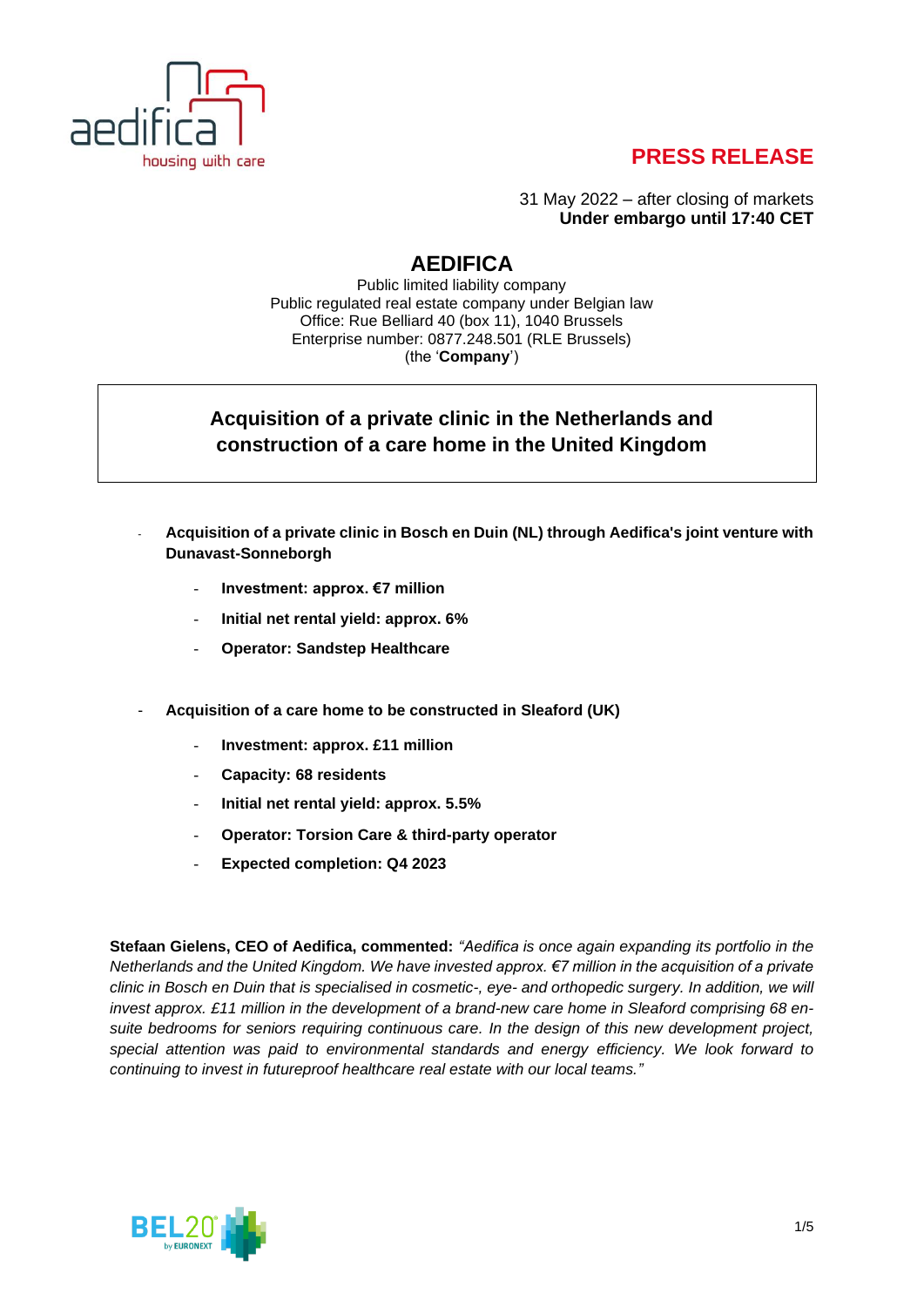



#### 31 May 2022 – after closing of markets **Under embargo until 17:40 CET**

## **1. Acquisition of a private clinic in Bosch en Duin (NL)**

Aedifica invests approx. €7 million in the acquisition of a private clinic in Bosch en Duin (NL) through its joint venture with Dunavast-Sonneborgh.



*CosMed Kliniek – Bosch en Duin*

### **Description of the site**

**CosMed Kliniek**<sup>1</sup> is a private clinic located in a green residential area of Bosch en Duin, part of the municipality of Zeist (66,000 inhabitants, Province of Utrecht). It is a former villa from 1950 that was redeveloped and extended into a modern clinic with consultation rooms, treatment rooms, a nursing department and operating rooms. The clinic specialises in cosmetic-, eye- and orthopedic surgery (outpatient care). The site offers potential for future extension.

### **Description of the transaction**

On 25 May 2022, Aedifica and Dunavast-Sonneborgh acquired ownership of the site through their joint venture (in which Aedifica holds a 75% stake). The contractual value<sup>2</sup> amounts to approx. €7 million.

### **Description of the operator and the lease**

The property is operated by **Sandstep Healthcare**, a company that develops and operates high-quality surgery clinics in the Netherlands. It aims to change the Dutch healthcare landscape by developing innovative healthcare concepts that combine individual attention to patients, qualified doctors and operational excellence in a financially sustainable way. Sandstep Healthcare has already developed eight healthcare concepts offering a range of services such as orthopedical care, cosmetical surgery, eyelid surgery, etc.

The site is let on the basis of a new irrevocable 15-year triple net lease. The initial net rental yield amounts to approx. 6%.

<sup>&</sup>lt;sup>2</sup> The contractual value complies with the provisions of article 49 § 1 of the Belgian Act of 12 May 2014 on regulated real estate companies.



<sup>1</sup> Address: Biltseweg 14, 3735 ME Bosch en Duin (Netherlands).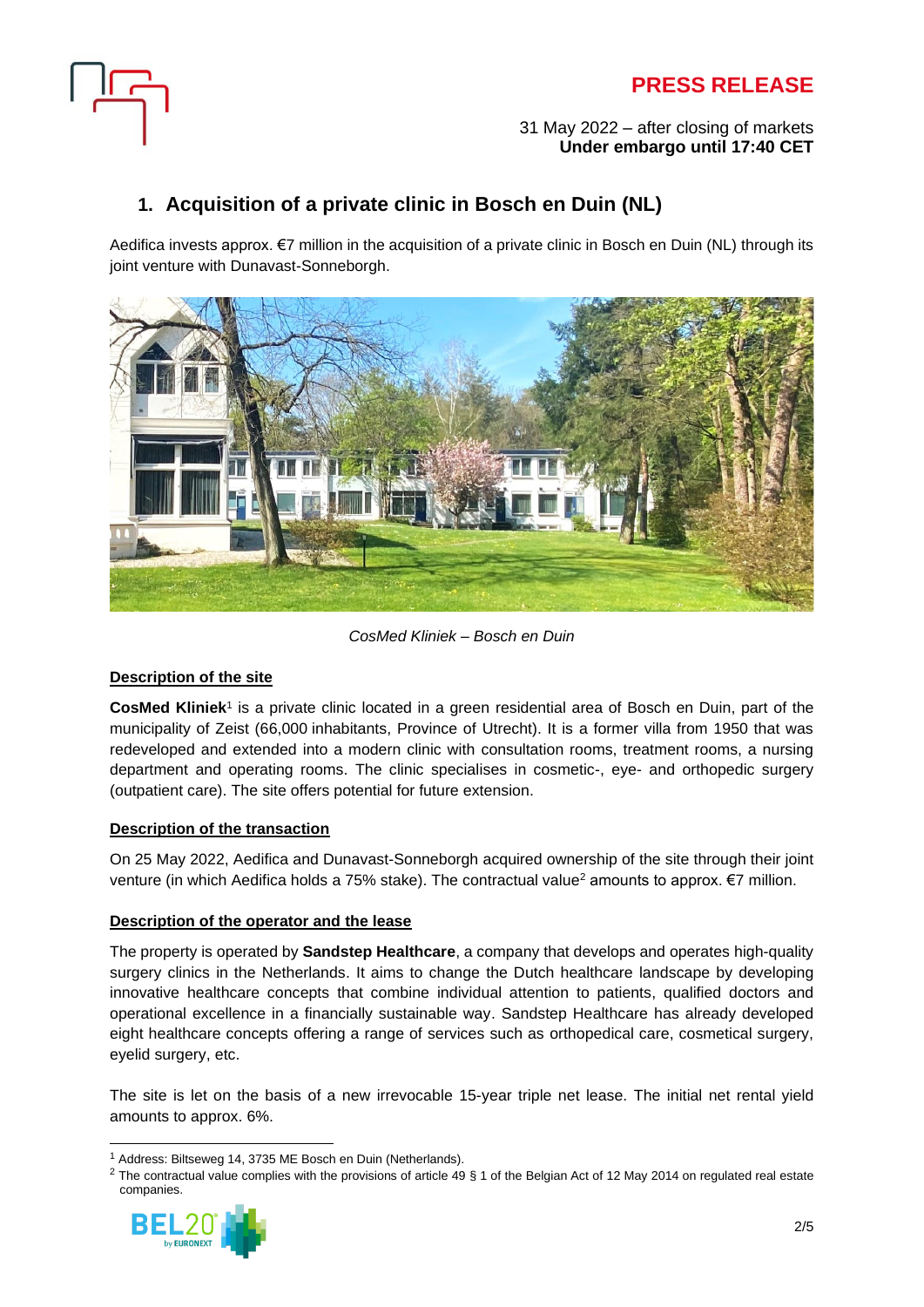



#### 31 May 2022 – after closing of markets **Under embargo until 17:40 CET**

## **2. Construction of a care home in Sleaford (UK)**

Aedifica will invest approx. £11 million in the construction of a brand-new care home in Sleaford (UK).



*Sleaford Ashfield Road (impression) – Sleaford*

### **Description of the site**

The project<sup>3</sup> will be developed in Sleaford (18,000°inhabitants, Lincolnshire, East Midlands). The care home will accommodate 68 residents in spacious bedrooms with en-suite facilities that are specifically tailored to suit the needs of elderly people requiring continuous care. The building will use energyefficient systems and renewable energy sources (solar panels, air source heat pumps, a smart ventilation system), which should result in an 'A' EPC<sup>4</sup> rating upon completion of the works, contributing to the continued improvement of the sustainability of Aedifica's real estate portfolio. Construction is expected to be completed in the fourth quarter of 2023.

### **Description of the transaction**

On 31 May 2022, Aedifica acquired ownership of the plot of land. Aedifica's total investment<sup>5</sup> will amount to approx. £11°million.

### **Description of the operator and the lease**

The care home will be operated by a joint venture between Torsion Care and an experienced third-party operator. Torsion Care is a healthcare real estate development business established in 2019 that develops, constructs and operates elderly care facilities. The other party has several years of experience in operating multiple care homes in the East Midlands.

The care home will be let on the basis of a new irrevocable 35-year triple net lease. Upon completion of the works, the initial net yield will amount to approx. 5.5%.

<sup>5</sup> The contractual value complies with the provisions of article 49 § 1 of the Belgian Act of 12 May 2014 on regulated real estate companies.



<sup>3</sup> Address: Ashfield Road, Sleaford, Lincolnshire, NG34 7DZ (United Kingdom).

<sup>4</sup> Energy Performance Certificate.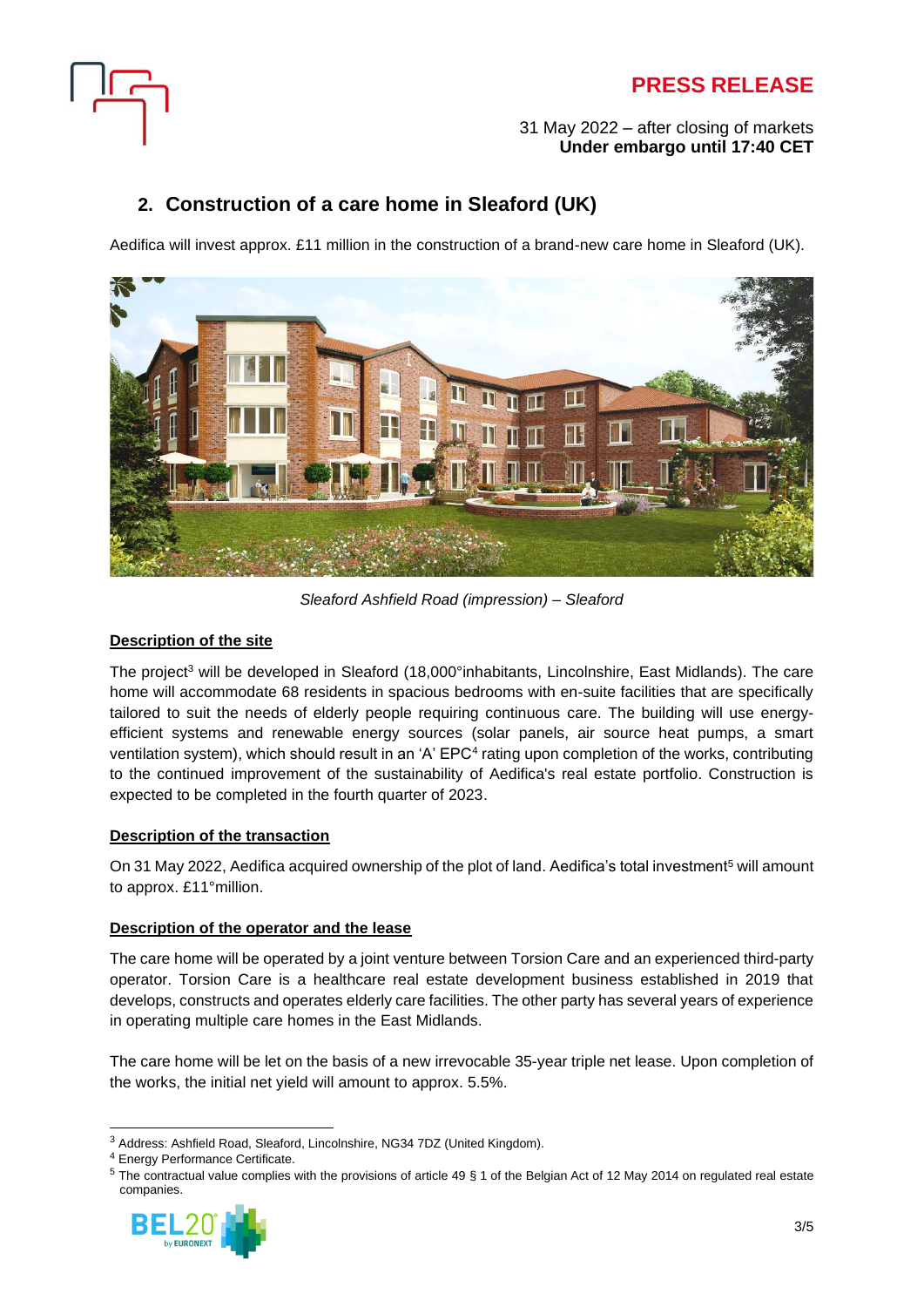

## **PRESS RELEASE**

#### 31 May 2022 – after closing of markets **Under embargo until 17:40 CET**

### **3. Investments since the beginning of 2022**

The investments made by the Group since 1 January 2022 are listed in the table below<sup>6</sup>.

| (in $\epsilon$ million)  |                                                      | <b>Date</b> | <b>Location</b>       | <b>Investments</b><br>carried out | Pipeline <sup>1</sup> | <b>Total</b>     |
|--------------------------|------------------------------------------------------|-------------|-----------------------|-----------------------------------|-----------------------|------------------|
| <b>UK</b>                | Market Drayton Great Hales <sup>2</sup>              | 17/02/2022  | Market Drayton        | $\qquad \qquad \blacksquare$      | 16                    | 16               |
| $\overline{\text{SE}}$   | Nynäshamn Källberga <sup>2</sup>                     | 21/02/2022  | Nynäshamn             | $\overline{2}$                    | 17                    | $\overline{18}$  |
| <b>SE</b>                | Strängnäs Bivägen <sup>2</sup>                       | 28/02/2022  | Strängnäs             | 0                                 | $\overline{2}$        | 2                |
| IE                       | Crumlin                                              | 16/03/2022  | Dublin                | 6                                 | 27                    | 32               |
| FI.                      | Liminka Saunarannantie                               | 16/03/2022  | Liminka               | $\overline{\phantom{a}}$          | 2                     | $\overline{2}$   |
| FI.                      | Kerava Lehmuskatu                                    | 16/03/2022  | Kerava                | $\overline{\phantom{a}}$          | $\overline{7}$        | $\overline{7}$   |
| $\overline{FI}$          | Äänekoski Ääneniementie                              | 16/03/2022  | Äänekoski             | $\overline{\phantom{a}}$          | $\overline{2}$        | $\overline{2}$   |
| FI                       | Jyväskylä Ailakinkatu                                | 22/03/2022  | Jyväskylä             | $\overline{\phantom{a}}$          | 2                     | $\overline{2}$   |
| FI                       | Tampere Teräskatu                                    | 24/03/2022  | Tampere               | $\qquad \qquad \blacksquare$      | 8                     | $\boldsymbol{8}$ |
| UK                       | Rawdon care home <sup>2</sup>                        | 24/03/2022  | Rawdon                | 5                                 | 12                    | 17               |
| UK                       | Northampton care home <sup>2</sup>                   | 24/03/2022  | Northampton           | 5                                 | 12                    | 17               |
| DE                       | An der Therme                                        | 25/03/2022  | Mühlhausen            | 8                                 | $\overline{a}$        | 8                |
| <b>NL</b>                | Oosterbeek Warm Hart                                 | 01/04/2022  | Oosterbeek            | 5                                 | 3                     | $\overline{7}$   |
| <b>UK</b>                | Dawlish <sup>2</sup>                                 | 01/04/2022  | Dawlish               | 3                                 | 13                    | 15               |
| <b>UK</b>                | Channel Island portfolio (6 care homes) <sup>2</sup> | 01/04/2022  | <b>United Kingdom</b> | 54                                | 15                    | 69               |
| ΙE                       | Silver Stream portfolio (3 care homes)               | 01/04/2022  | Ireland               | 16                                | 41                    | 57               |
| <b>SE</b>                | Staffanstorp Borggårdsallén <sup>2</sup>             | 01/04/2022  | Staffanstorp          | 3                                 | $\frac{1}{2}$         | 3                |
| FI.                      | Helsinki Käräjätuvantie                              | 20/04/2022  | Helsinki              | $\overline{\phantom{a}}$          | 8                     | 8                |
| FI.                      | Helsinki Kutomokuja                                  | 20/04/2022  | Helsinki              | $\qquad \qquad \blacksquare$      | 8                     | 8                |
| FI.                      | Oulu Jahtivoudintie                                  | 30/04/2022  | Oulu                  | $\overline{\phantom{a}}$          | 9                     | 9                |
| FI.                      | Valkeakoski Juusontie                                | 04/05/2022  | Valkeakoski           | $\qquad \qquad \blacksquare$      | $\overline{2}$        | $\overline{2}$   |
| IE                       | Dunshaughlin Business Park                           | 11/05/2022  | Dunshaughlin          | $\overline{2}$                    | 17                    | $\overline{19}$  |
| <b>BE</b>                | Résidence Véronique                                  | 17/05/2022  | Somme-Leuze           | 11                                | 10                    | 21               |
| IE                       | <b>Craddock House Nursing Home</b>                   | 17/05/2022  | <b>Naas</b>           | 11                                | $\frac{1}{2}$         | 11               |
| FI.                      | Rovaniemi Rakkakiventie                              | 19/05/2022  | Rovaniemi             | $\overline{a}$                    | 3                     | $\overline{3}$   |
| <b>NL</b>                | <b>CosMed Kliniek</b>                                | 25/05/2022  | Bosch en Duin         | $\overline{7}$                    | $\overline{a}$        | $\overline{7}$   |
| $\overline{\mathsf{UK}}$ | Sleaford Ashfield Road                               | 31/05/2022  | Sleaford              | 3                                 | 10                    | $\overline{13}$  |
| Total as of 31 May 2022  |                                                      |             |                       | 140                               | 247                   | 386              |

<sup>1</sup> The pipeline includes development projects and acquisitions subject to outstanding conditions.

 $^2$  Amounts in £ and SEK were converted into € based on the exchange rate of the transaction date.

 $6$  The figures in this table are rounded amounts. The sum of certain figures might therefore not correspond to the stated total.